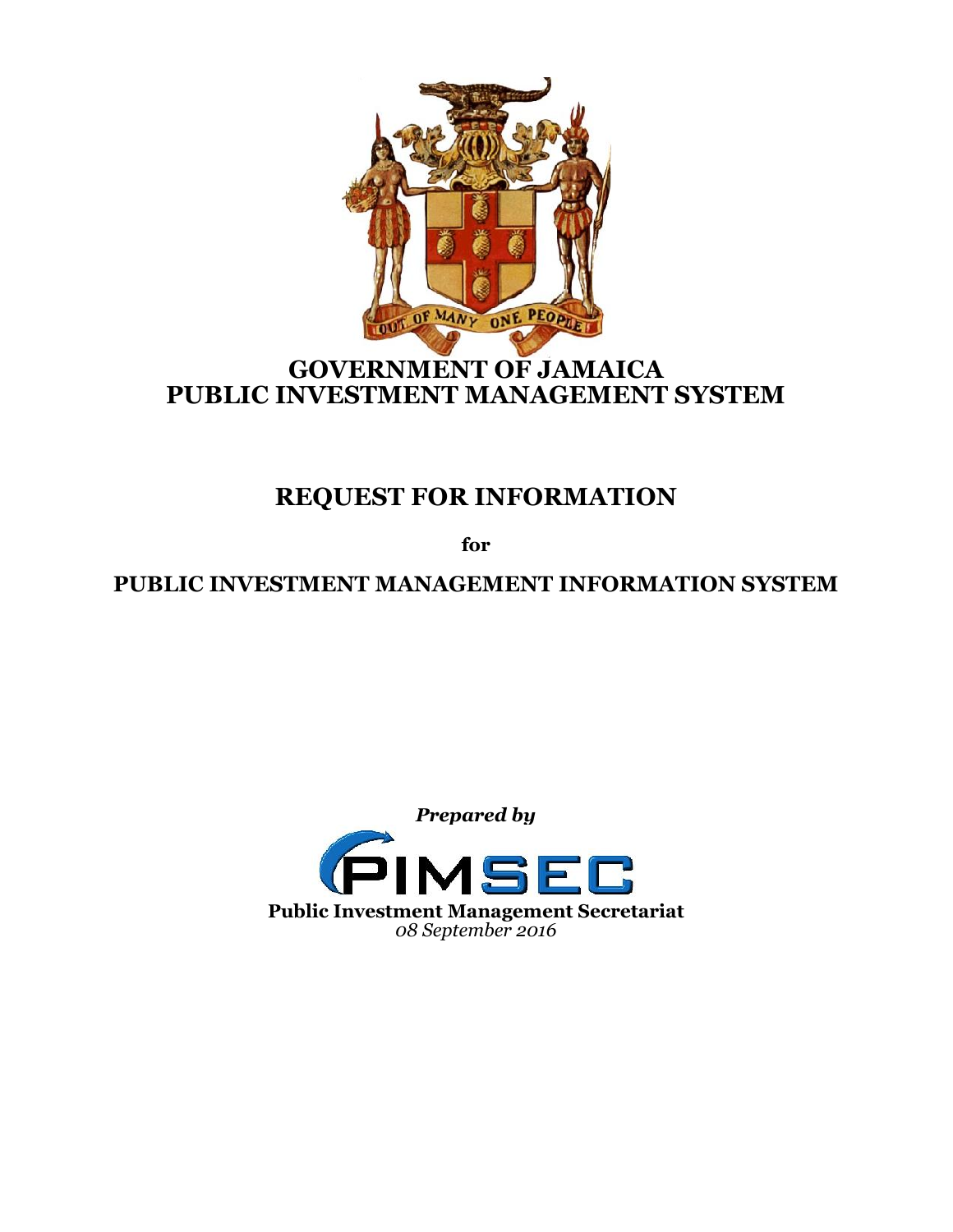# **Revision History**

| $\alpha$ 1 September 2016 1.01 | <b>First Draft</b> |  |
|--------------------------------|--------------------|--|
|                                |                    |  |
|                                |                    |  |
|                                |                    |  |
|                                |                    |  |
|                                |                    |  |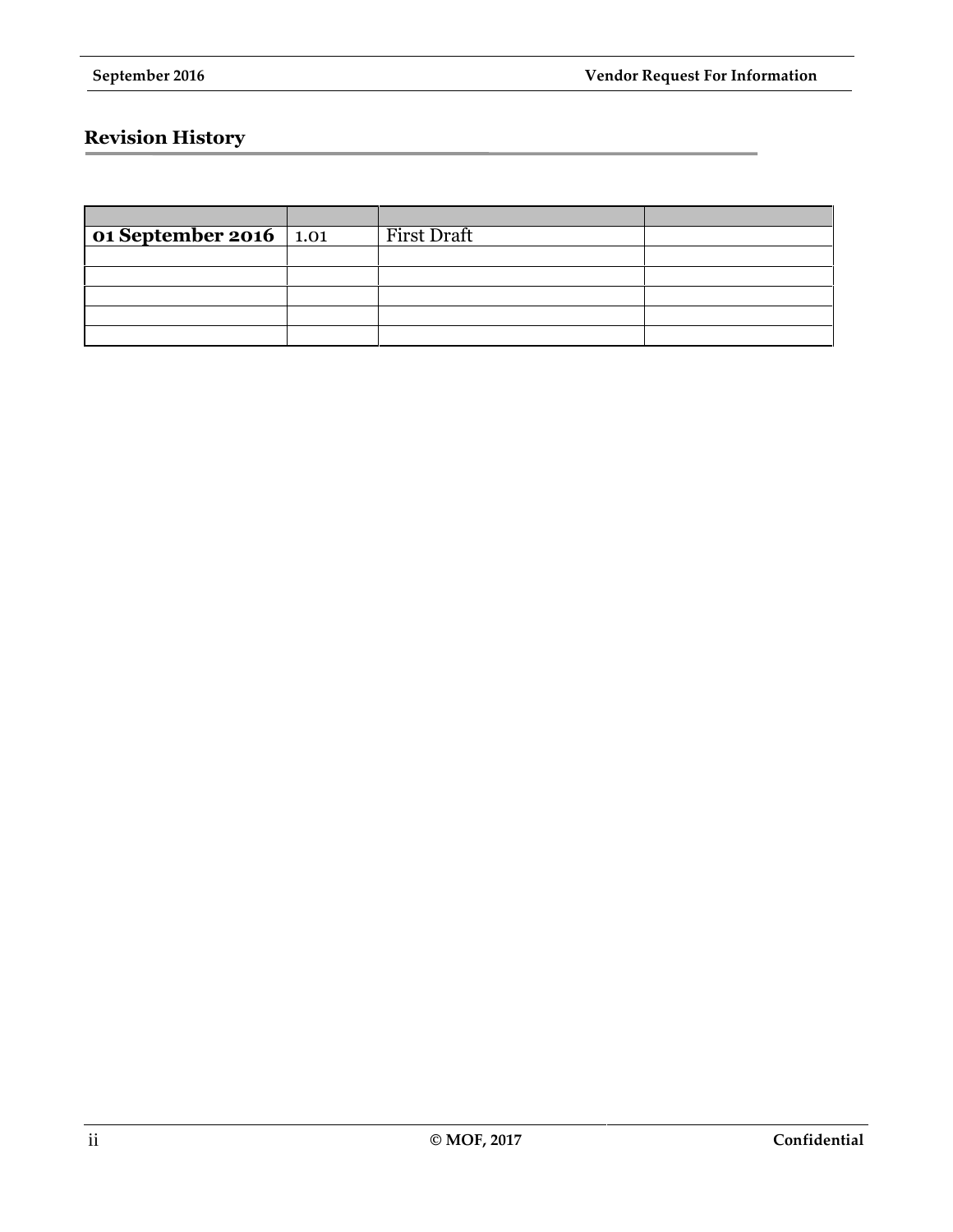# TABLE OF CONTENTS

| 1. |  |
|----|--|
|    |  |
|    |  |
|    |  |
| 2. |  |
|    |  |
|    |  |
|    |  |
|    |  |
|    |  |
|    |  |
|    |  |
|    |  |
|    |  |
|    |  |
|    |  |
| 3. |  |
|    |  |
|    |  |
|    |  |
|    |  |
|    |  |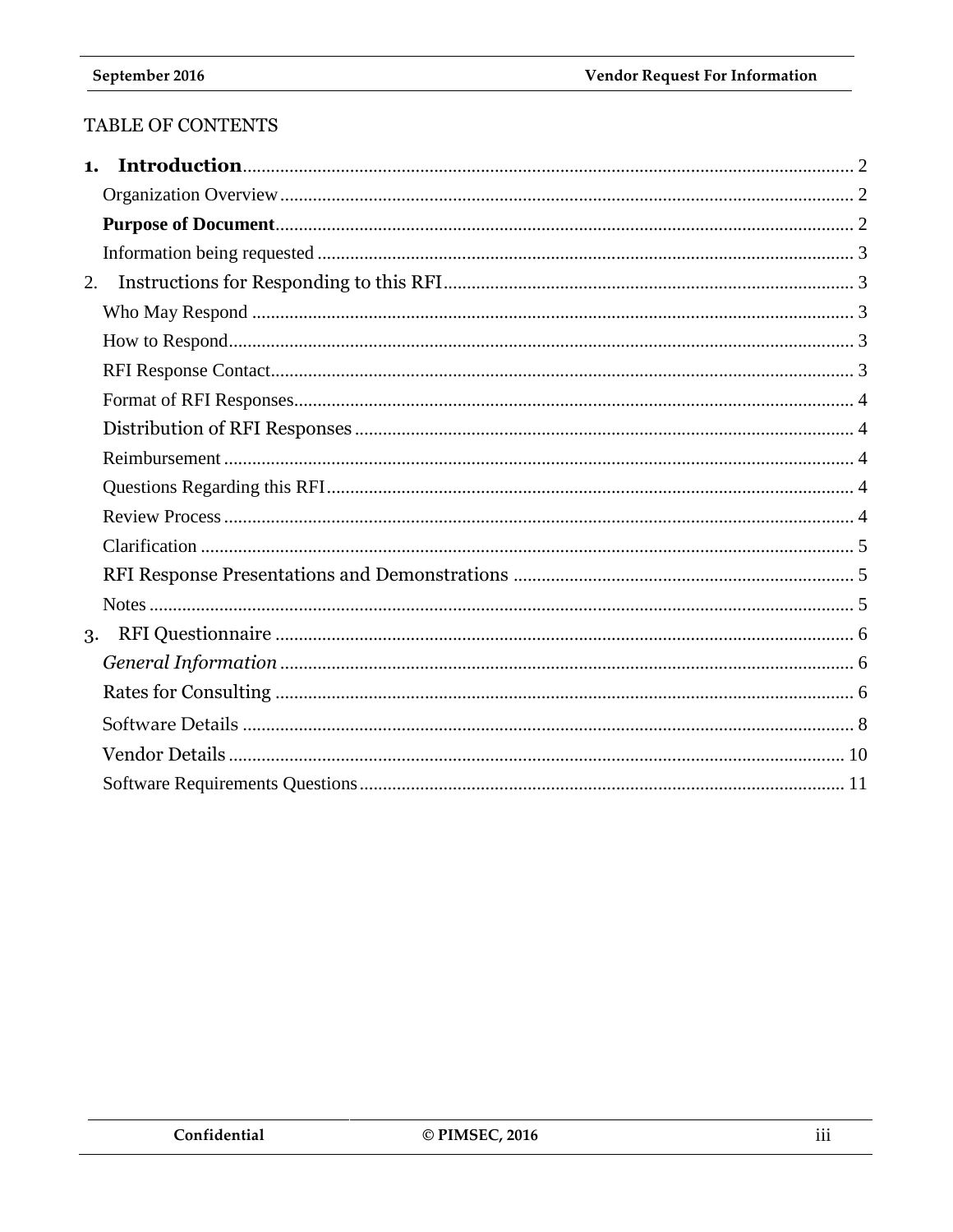# *This Page Intentionally Left Blank*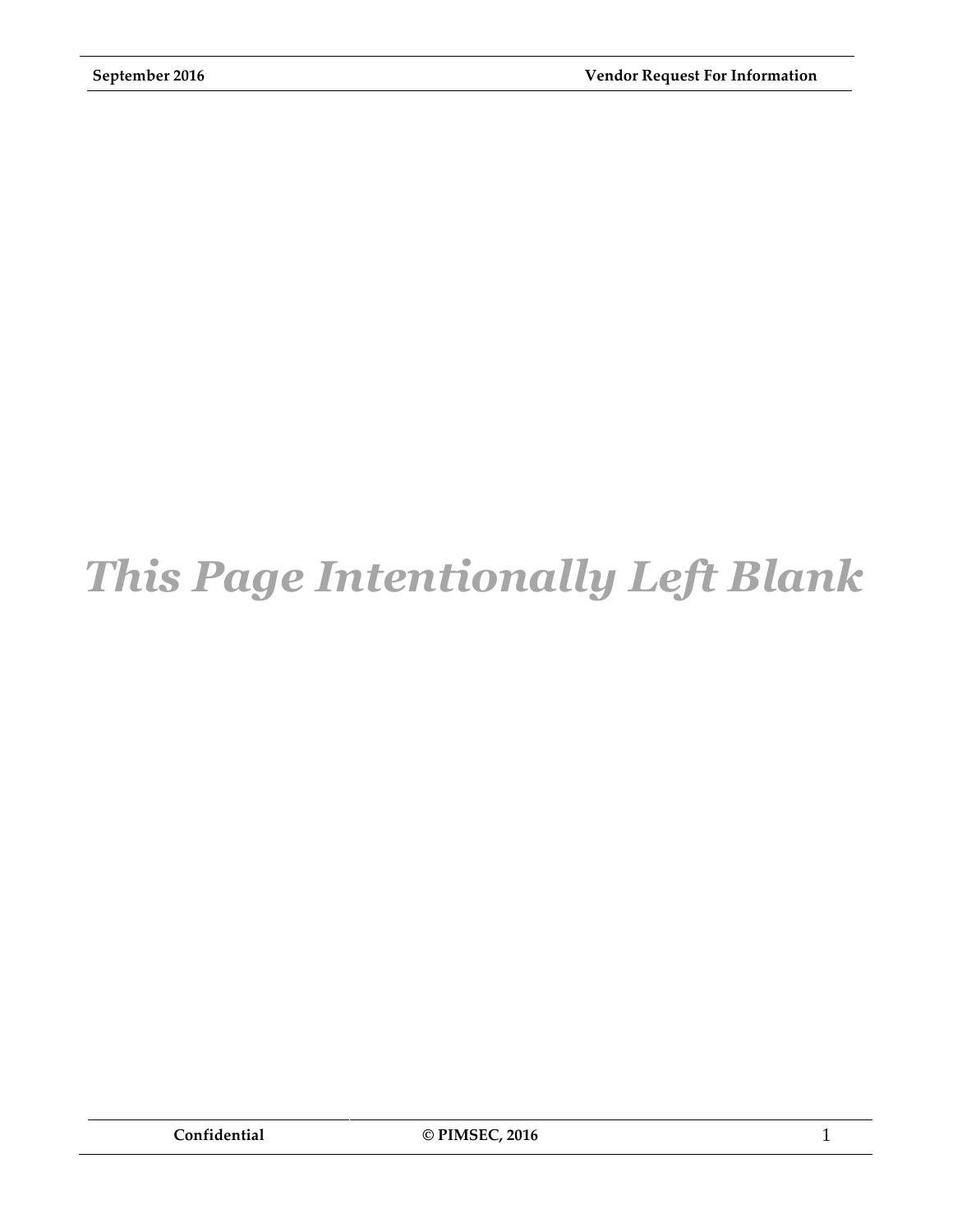#### **1. Introduction**

The Government of Jamaica, under the World Bank funded Strategic Public Sector Transformation Project (SPSTP), is strengthening its public investment management system as part of a comprehensive public financial management reform agenda. This reform has seen the incorporation of public investment management as part of an enhanced fiscal governance framework.

The Financial Administration and Audit (FAA) Act was amended in March 2014 to enshrine the new public investment management system in law. The FAA Act 2014 sets out the elements of the Public Investment Management System (PIMS) which seeks to create a common framework for the preparation, appraisal, approval and management of all public investments in Jamaica, irrespective of the source of funding or procurement and implementation modalities. A key element of this system is the Public Sector Investment Programme (PSIP) - a rolling 5 year plan of Cabinet approved public investment projects.

The objectives of the PIMS are to:

- a) Promote growth and development and encourage capital formation for future investment
- b) Maximize efficiency of public investment through better selection and management of investment expenditure
- c) Improve the quality of social and economic infrastructure in the country.

The PIMS is an integrated approach to managing the public investment portfolio of projects, which is:

- **Extensive**: extends across all public entities and sectors
- **Inclusive:** includes all type of public sector expenditures (actuals and contingencies)
- **Complete:** covers all steps and phases that a project has to complete through its productive life, including the interaction with other administrative systems (e.g. budget, treasury, procurement, human resources)
- **Strategic:** all projects will be selected and oriented to add value to a larger development purpose.

## **Organization Overview**

The Public Investment Management Secretariat (PIMSEC) is the unit responsible for the assessment of all project proposals presented for screening and appraisal, and provides technical support and advice to the PIMC to facilitate its decision making. Every public investment proposal/ project must first be submitted to the PIMSEC, regardless of whether it is intended to be financed by a grant, loan, and other Government resources or by way of a Public–Private Partnership.

#### **Purpose of Document**

The intent of this Request for Information (RFI) is to gather information for the purpose of guiding the effort to select an appropriate web-enabled computer system that will serve as the repository of information on all public investment projects (central government, public bodies and public private partnerships), at all stages of the project cycle (concept, feasibility, approval, implementation and evaluation) to facilitate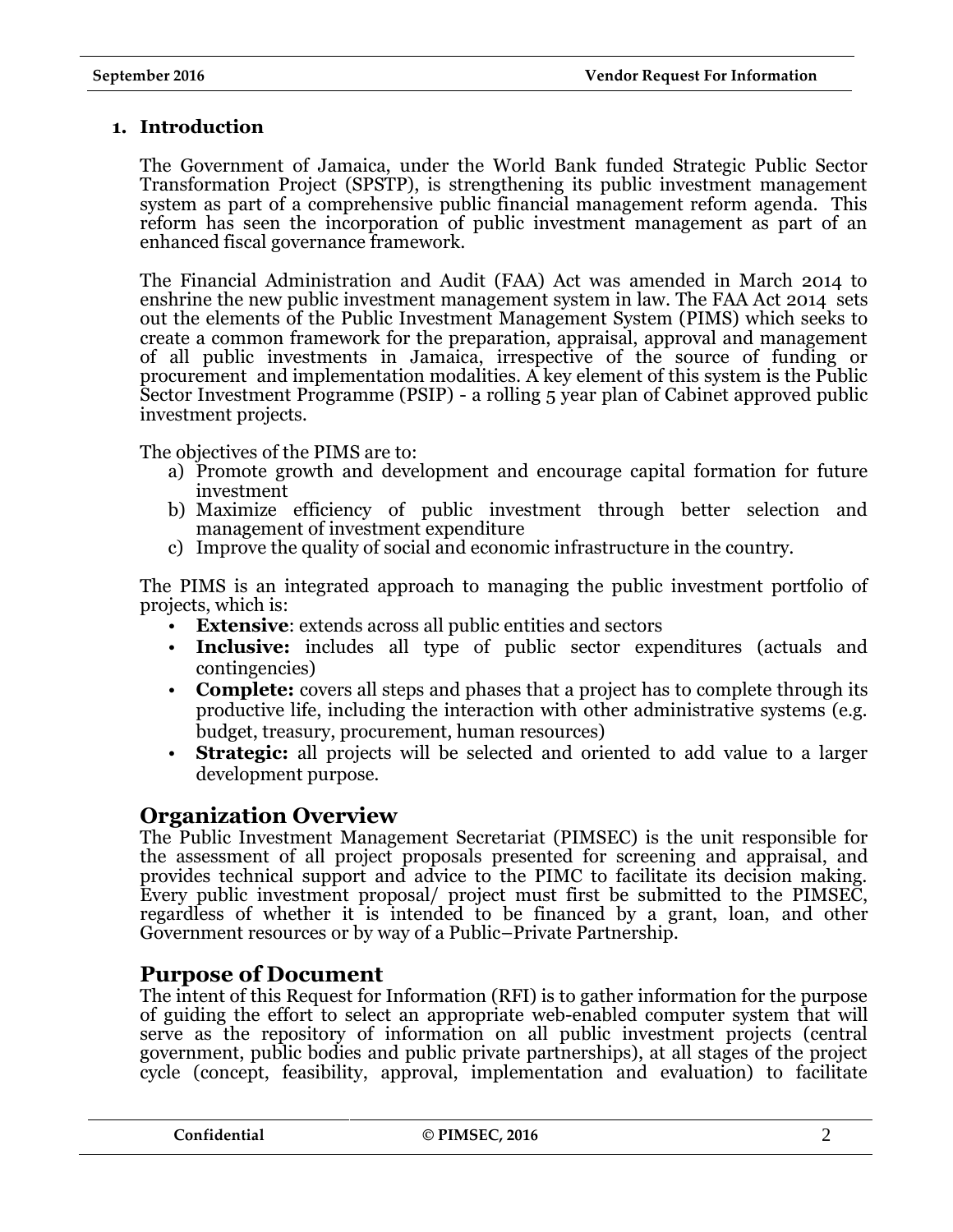progress and performance tracking. This RFI process is being used to canvas targeted vendors in the industry for one or more of the following purposes:

- Acquiring general information about the capabilities of major potential suppliers;
- Soliciting assistance in identifying potential technology solutions.

Generally speaking, the RFI process will help to determine which Request for Proposals (RFPs) will be issued, or influence the way in which a particular RFP will be constructed.

# **Information Being Requested**

The information being requested at this stage consists of:

- a) company profiles of potential suppliers;
- b) summary of their product offerings and
- c) high-level pricing information for products and services.

# **2. Instructions for Responding to this RFI**

#### **Who May Respond**

Only responses from the specific recipient companies (or their subsidiaries) of this RFI are requested; when and if a subsequent Request For Proposal (RFP) in this area is issued, selected companies from the RFI recipient listing will be eligible to respond with detailed specifications.

#### **How to Respond**

One electronic copy in machine-readable format (*Microsoft***©** *Word* format) should be sent to:

#### **Mr. Douglas Levermore**

Executive Director Public Investment Management Secretariat ℅ Planning Institute of Jamaica 16 Oxford Road Kingston 5, Jamaica, W.I. Tel: (876) 906-4463/4 DID: (876) 935-5116 Cell: (876) 838-8208 Email: DLevermore@pioj.gov.jm

*Responses to this RFI must be received by email by no later than 4:00PM Eastern Standard Time on Friday, 30 September 2016.*

#### **RFI Response Contact**

Companies responding to this RFI shall designate a single contact within that company for receipt of all subsequent information regarding this RFI. The name of this contact will be made available to PIMSEC.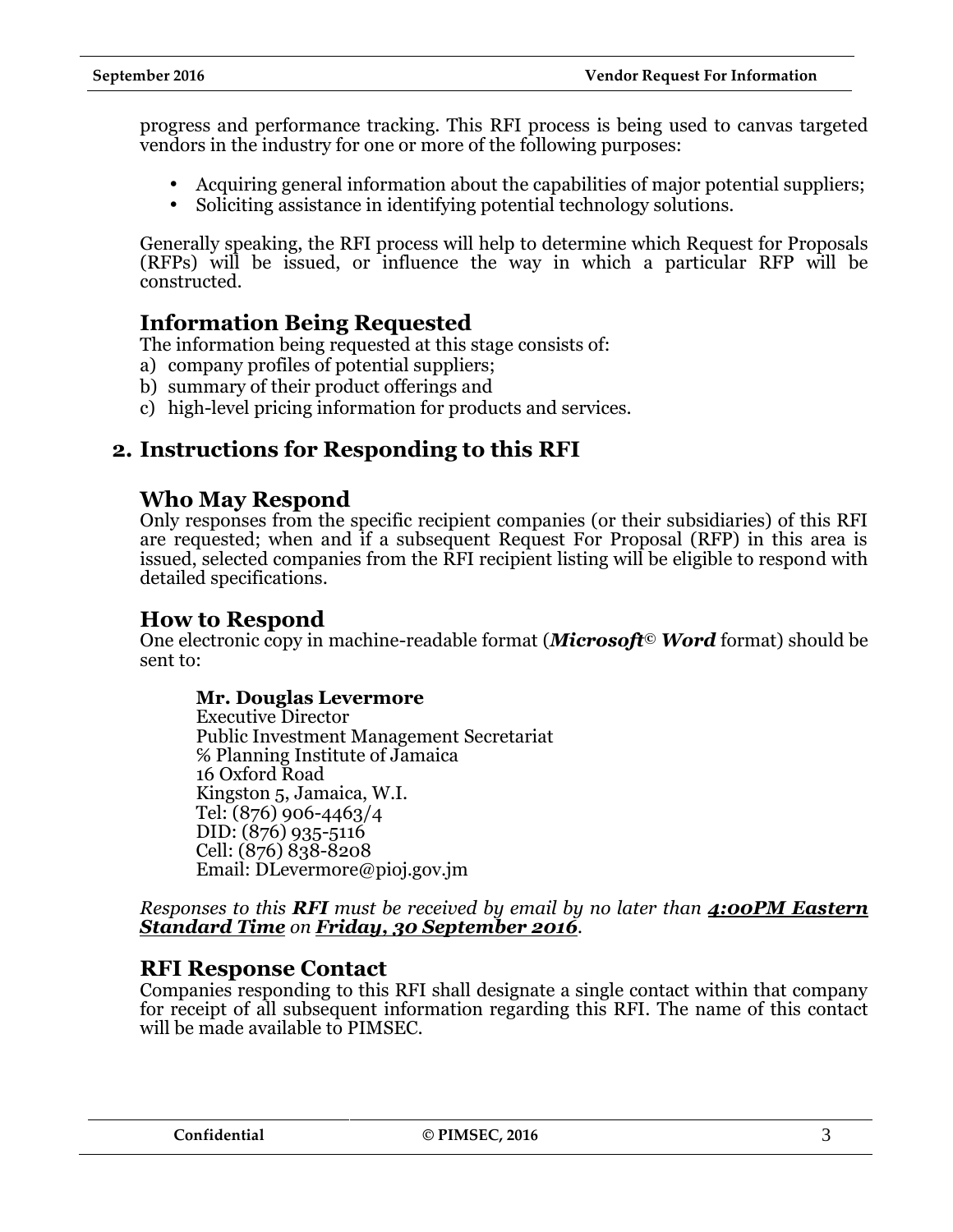#### **Format of RFI Responses**

The following outline is offered to assist in the development of your response. You should include:

- 1. A cover letter which should include a brief summary of your response, such as indicating to which areas you are responding and if supporting documentation is included in your response.
- 2. The response itself (soft copy), covering any or all of the areas of information requested by this RFI.
- 3. If required, a glossary that explains terminology used in your response.

Although response size is not limited, you are asked to consider the fact that a limited time schedule to review these responses has been set. In order to assure that your response receives the attention it deserves, you are asked to consider limiting the size of your response (not counting any supporting documentation) to approximately **ten (10) pages** beyond the size of the turnaround document. If you consider supporting documentation to be necessary, please indicate which portions of the supporting documentation are relevant to this RFI.

# **Distribution of RFI Responses**

Copies of all documentation submitted in response to this RFI will be made available to the PIMIS Review Team.

# **Reimbursement**

Neither the Government of Jamaica, PIMSEC nor any other agent of the Government will reimburse submitters for any costs incurred in conjunction with their responses to this RFI.

# **Questions Regarding this RFI**

Any technical questions or questions regarding the response process relating to this RFI should be sent in writing to:

#### **Mr. Douglas Levermore**

Executive Director Public Investment Management Secretariat ℅ Planning Institute of Jamaica 16 Oxford Road Kingston 5, Jamaica, W.I. Tel: (876) 906-4463/4 DID: (876) 935-5116 Cell: (876) 838-8208 Email: DLevermore@pioj.gov.jm

#### **Review Process**

This RFI is issued with the intent to survey potential technology partners in order to obtain information that provides guidance which will be used in the preparation of RFPs. PIMSEC's RFI Review Team will assess responses to this RFI.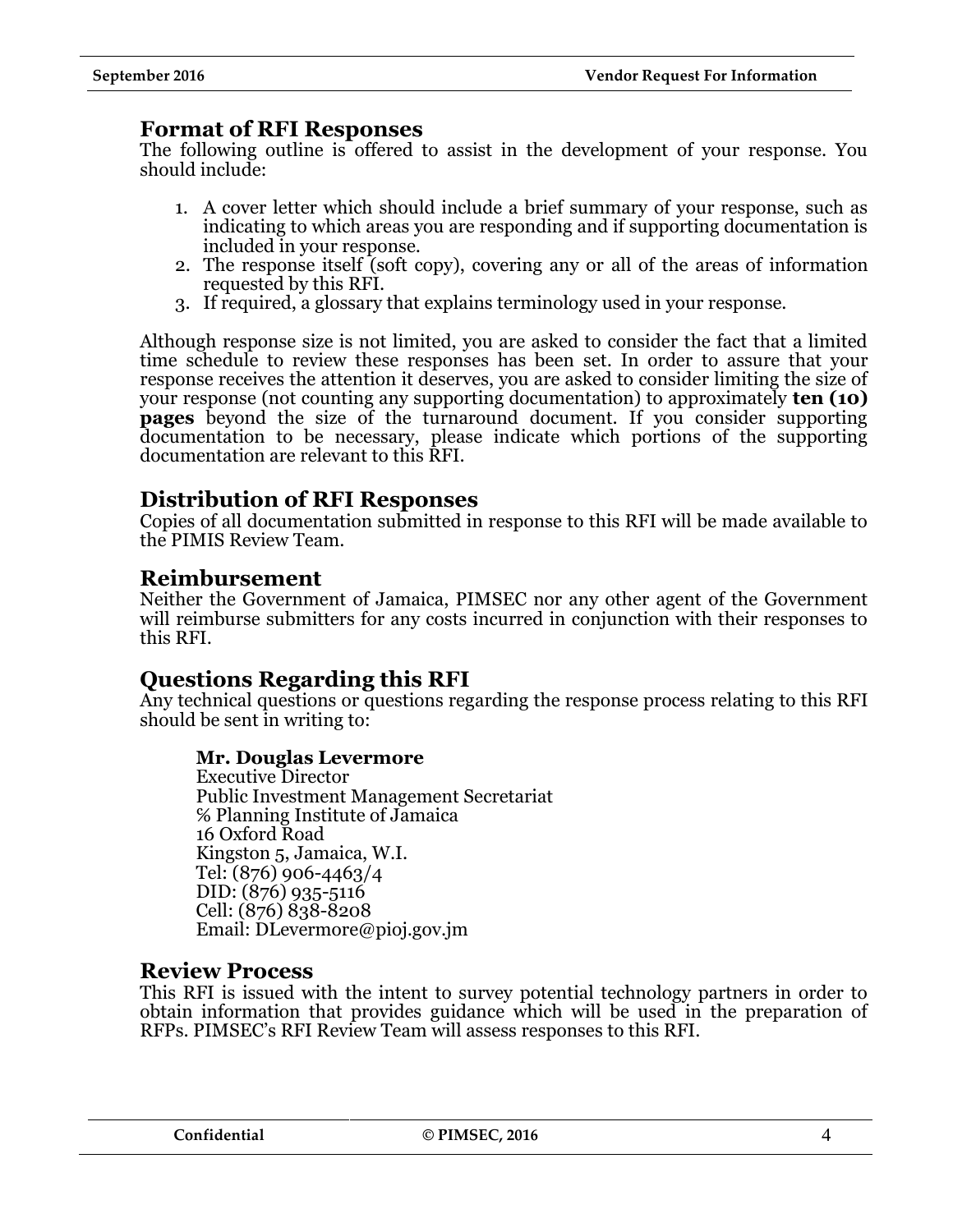# **Clarification**

To fully comprehend the information contained within a response to this RFI, PIMSEC's RFI Review Team may seek further clarification on that response. This clarification may be requested in the form of brief verbal communication by telephone; written communication; electronic communication; or a presentation of the response to a meeting of PIMSEC's RFI Review Team.

## **RFI Response Presentations and Demonstrations**

RFI Respondents may be invited to present their response to the PIMSEC RFI Review Team. The purpose of this presentation would be to seek clarification of information contained within the response (as noted above); to further explore issues raised; or to further meet the goals of the RFI.

#### **Notes**:

- 1. Neither the Government of Jamaica nor PIMSEC assumes any contractual obligations nor are any intended by:
	- Issuing this RFI, receiving, accepting, and evaluating the responses, and
	- making a preliminary evaluation.
- 2. Documents submitted may be reviewed and evaluated by any persons at the discretion of PIMSEC, including their IT resources and/or their independent consultants.
- 3. PIMSEC reserves the right to accept or reject any or all responses. Additionally, PIMSEC reserves the right to cancel the RFI at any time throughout the duration of the published schedule.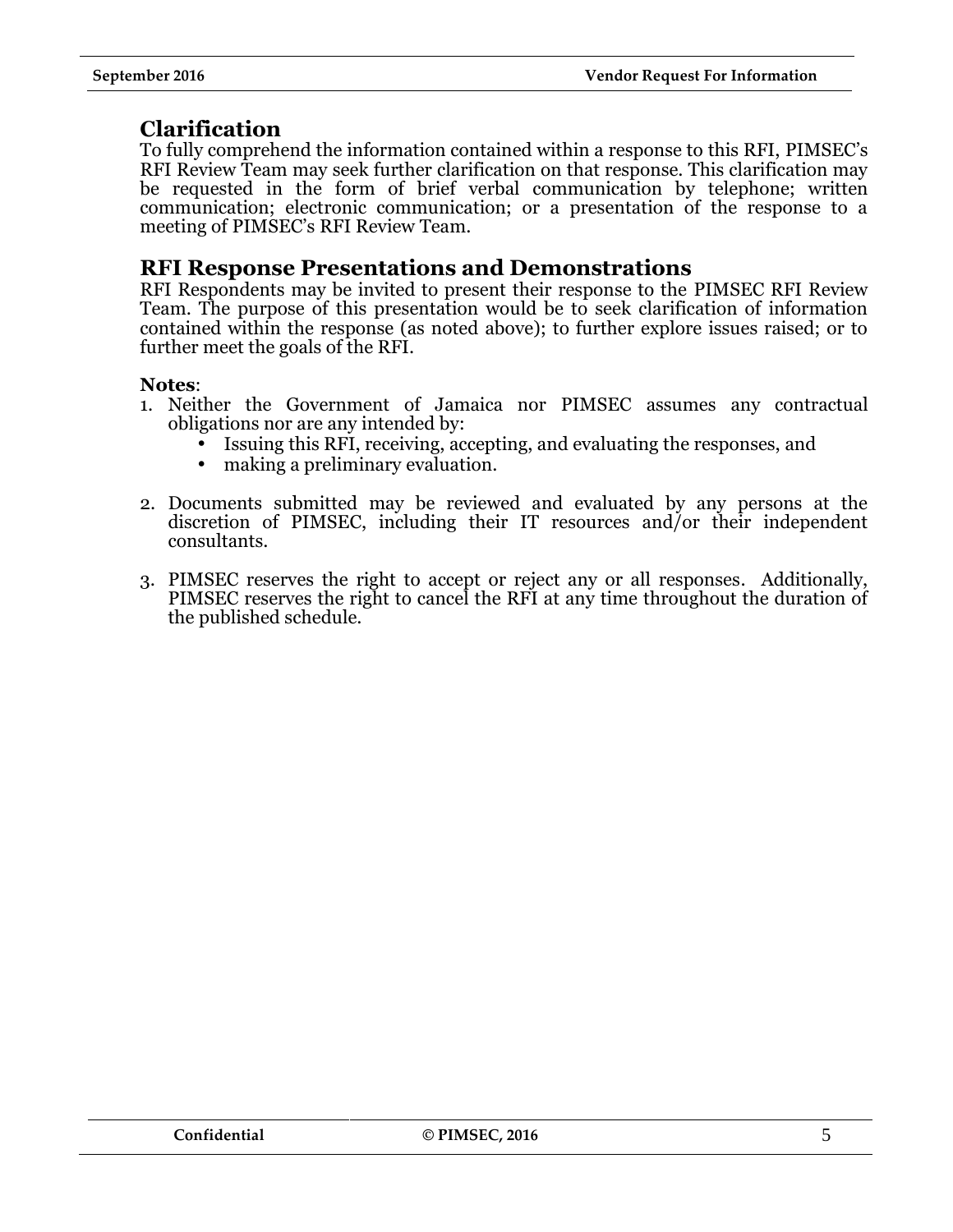# **2. RFI Questionnaire**

|     | <b>General Information</b>                                                          |  |
|-----|-------------------------------------------------------------------------------------|--|
| 1.  | Name of organization and type<br>of legal entity (private, public,<br>corporation): |  |
| 2.  | Address:                                                                            |  |
| 3.  | <b>Company Representative:</b>                                                      |  |
| 4.  | Representative's Position in                                                        |  |
| 5.  | Organization:<br>Mailing address of Company<br>Representative:                      |  |
| 6.  | Telephone number:                                                                   |  |
| 7.  | Fax number:                                                                         |  |
| 8.  | E-mail address:                                                                     |  |
| 9.  | Web site:                                                                           |  |
| 10. | Name of parent company<br>(if applicable):                                          |  |

Please complete the following:

### **Rates for Consulting**

|                           | Hourly Rate (US\$) | Comment |
|---------------------------|--------------------|---------|
|                           |                    |         |
| Consulting                |                    |         |
|                           |                    |         |
| <b>Business Analysis</b>  |                    |         |
|                           |                    |         |
| <b>Project Management</b> |                    |         |
|                           |                    |         |
| <b>Systems Analysis</b>   |                    |         |
|                           |                    |         |

| © PIMSEC, 2016<br><b>Confidential</b><br>. . |  |
|----------------------------------------------|--|
|----------------------------------------------|--|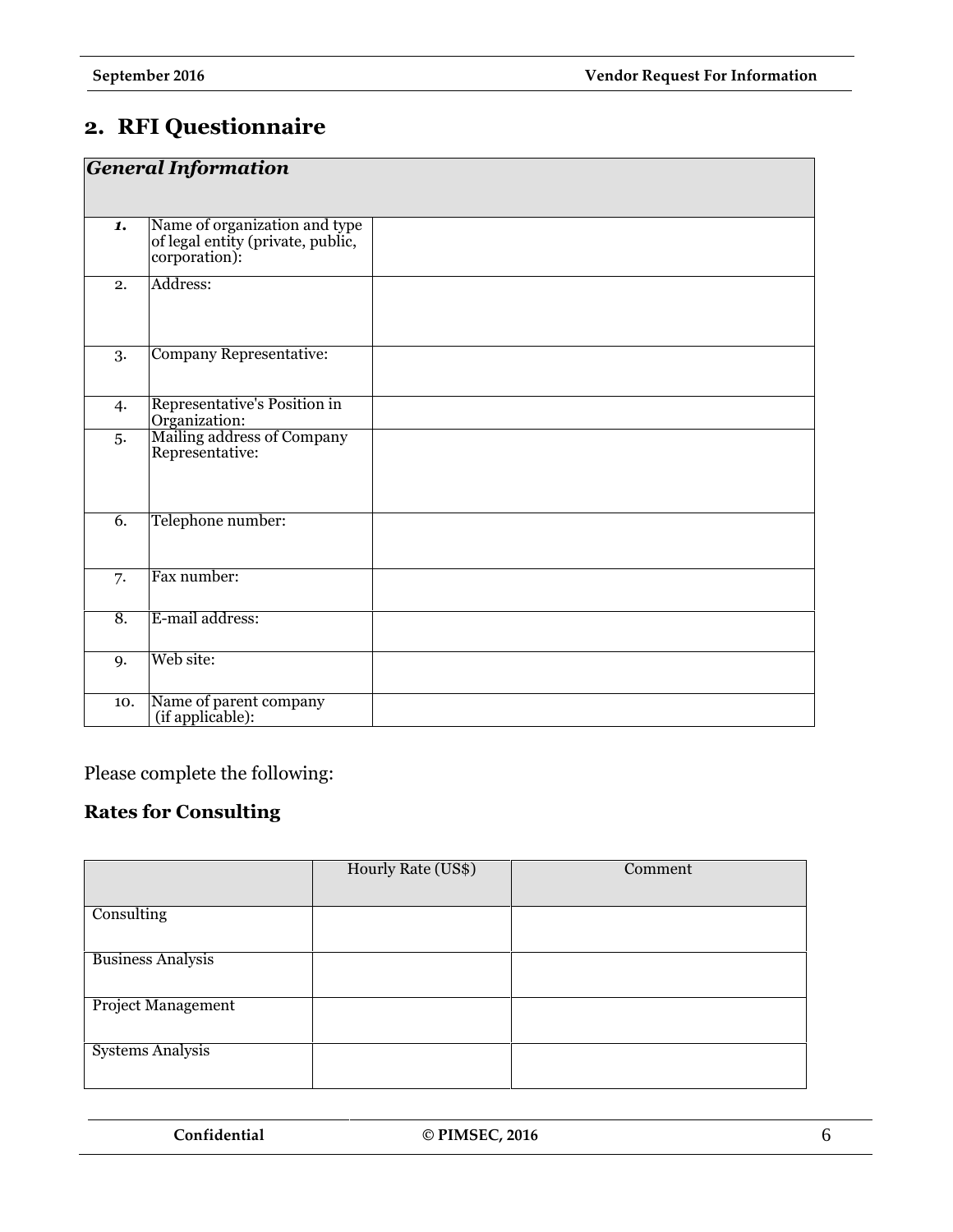| Programming       |  |
|-------------------|--|
|                   |  |
| Training          |  |
|                   |  |
| Telephone Support |  |
|                   |  |
| Other             |  |
|                   |  |
|                   |  |
|                   |  |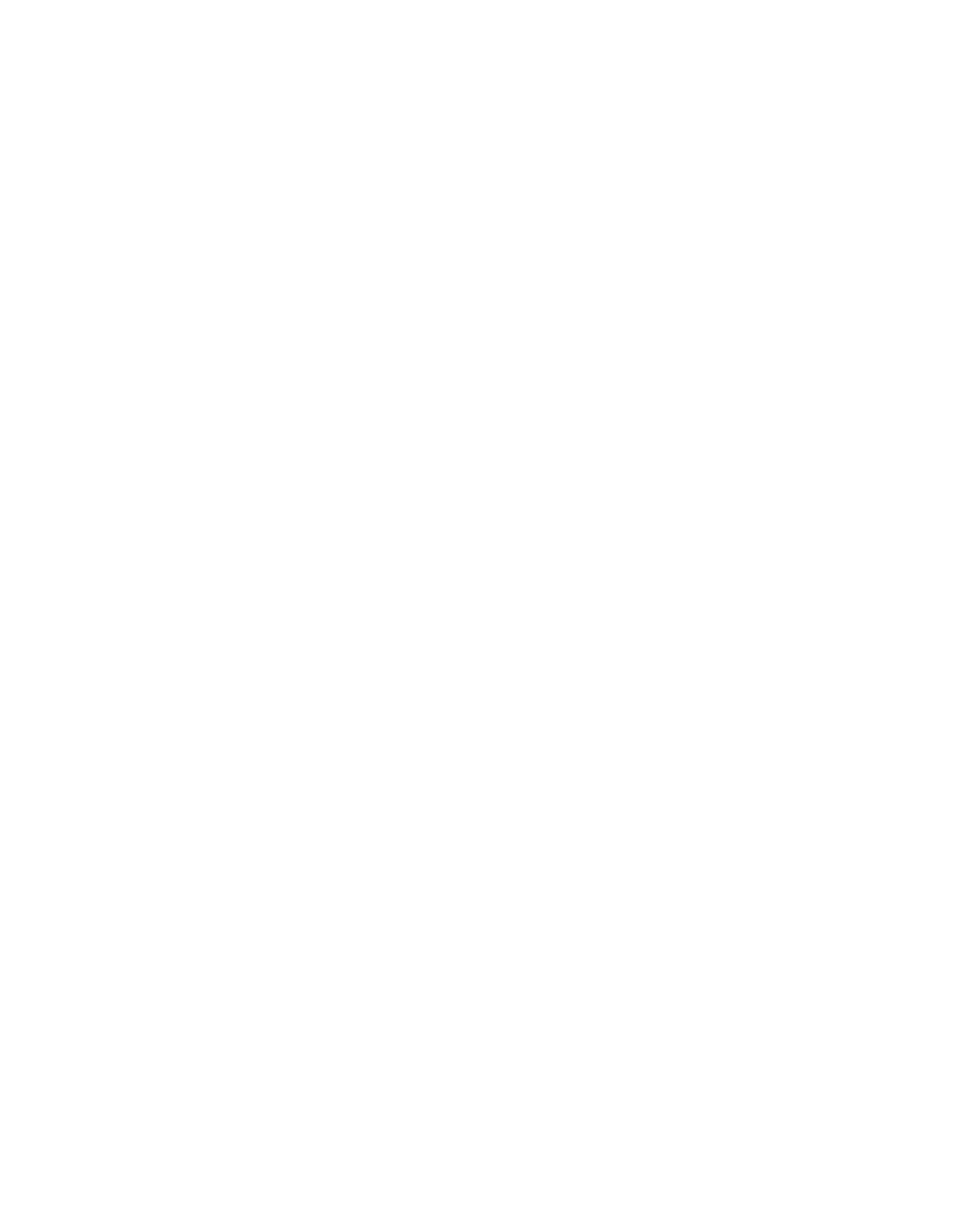|                |                                                                | Check as<br>Appropriate |
|----------------|----------------------------------------------------------------|-------------------------|
|                |                                                                |                         |
|                | <b>Software Details</b>                                        |                         |
| $\mathbf{1}$   | What Database Management System does your software use?        |                         |
|                | a. ORACLE                                                      |                         |
|                | b. MS SQL Server                                               |                         |
|                | b.DB2                                                          |                         |
|                | c. Other (Please Specify)                                      |                         |
|                |                                                                |                         |
| $\overline{2}$ | What Operating System(s) are required for the software to run? |                         |
|                | Client<br><b>Server</b>                                        |                         |
|                | a. OS/400 (Please Specify Version)                             |                         |
|                | b. WINDOWS (Please Specify Version)                            |                         |
|                | c. LINUX (Please Specify Version)                              |                         |
|                | d. WINDOWS (Please Specify Version)                            |                         |
|                | e. Other OS (Please Specify Name/Version)                      |                         |
|                |                                                                |                         |
| 3              | What architecture does your software use?                      |                         |
|                | a. Client/Server                                               |                         |
|                | d. Web-based                                                   |                         |
|                | e. Other (Please Specify)                                      |                         |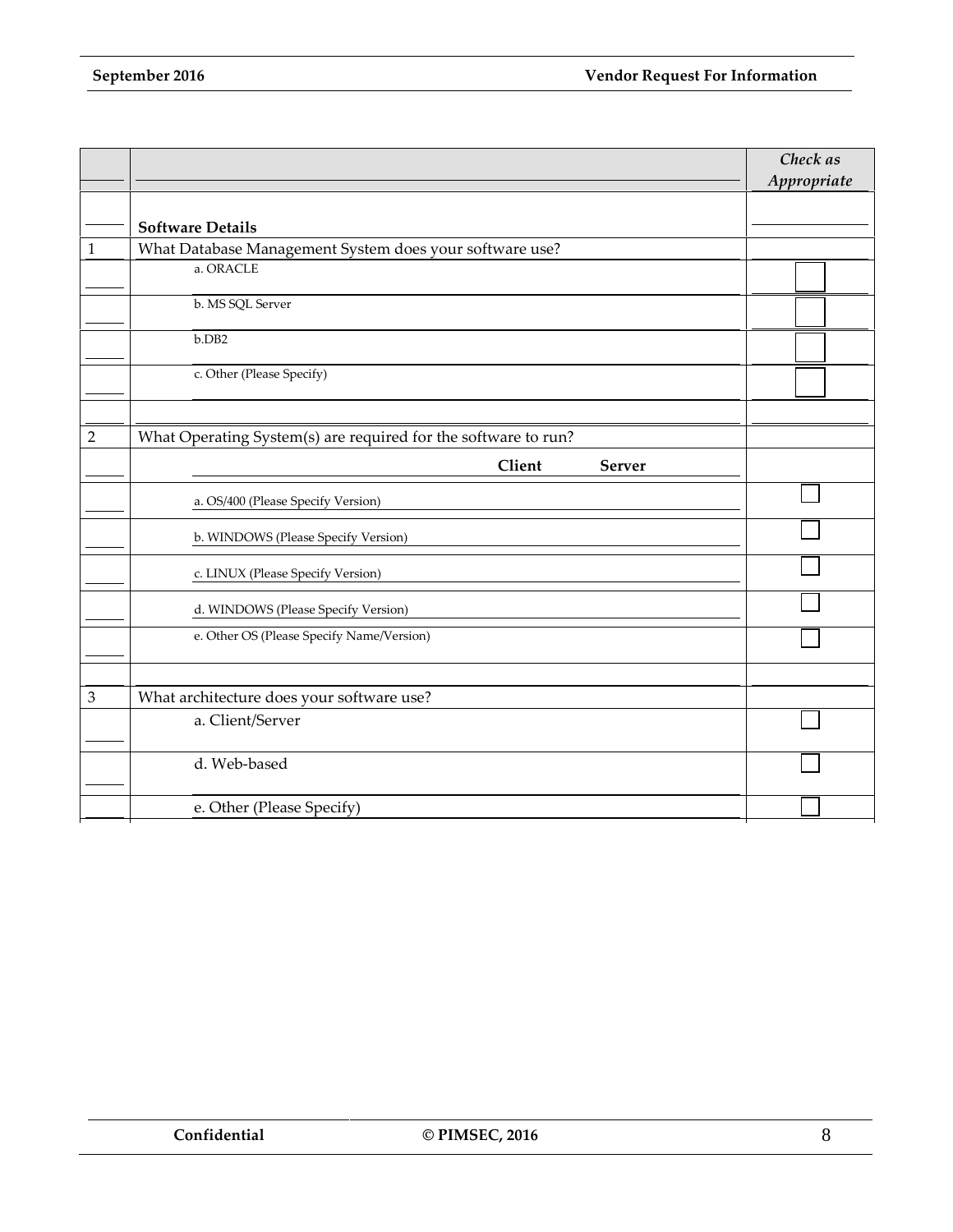|                |                                                                                                                                              |                       | <b>Check as</b> |                        | <b>Appropriate</b>         |
|----------------|----------------------------------------------------------------------------------------------------------------------------------------------|-----------------------|-----------------|------------------------|----------------------------|
| $\overline{4}$ | Does your system provide data import and export capability?                                                                                  |                       |                 |                        |                            |
| $\overline{5}$ | Will the source code be provided upon purchase of the software?                                                                              |                       | Yes             | $\overline{\text{No}}$ |                            |
| 6              | What are the general features currently available?                                                                                           |                       |                 |                        |                            |
|                | Portfolio Management<br>1.                                                                                                                   |                       |                 |                        |                            |
|                | Project Life Cycle Management of Investments<br>a.                                                                                           |                       |                 |                        |                            |
|                | $b$ .<br><b>Risk Assessment/Analysis</b>                                                                                                     |                       |                 |                        |                            |
|                | <b>Trend Analysis</b><br>c.                                                                                                                  |                       |                 |                        |                            |
|                | Scenario Analysis<br>d.                                                                                                                      |                       |                 |                        |                            |
|                | Monitoring and Evaluation<br>2.                                                                                                              |                       |                 |                        |                            |
|                | <b>Decision Modeling</b><br>3.                                                                                                               |                       |                 |                        |                            |
|                | <b>Comprehensive Report Generator</b><br>$\boldsymbol{4}$                                                                                    |                       |                 |                        |                            |
|                | What is the cost per module in US\$ for a configuration that supports:                                                                       | License<br><b>Fee</b> |                 |                        | <b>Implement-</b><br>ation |
|                | a. 1,000 clients                                                                                                                             |                       |                 |                        |                            |
|                | b. 2,000 clients                                                                                                                             |                       |                 |                        |                            |
|                | c. 5,000 clients                                                                                                                             |                       |                 |                        |                            |
|                | d. 10,000 clients                                                                                                                            |                       |                 |                        |                            |
| 8              | Will you be willing to make the full set of modules available for testing?                                                                   |                       | Yes             | No                     |                            |
| 9              | How long has the proposed software version been available for use?<br>a. Under 1 year<br>$b. 1-3$ years<br>c. Above 3 years (Please Specify) |                       |                 |                        |                            |
| 10             | How often are upgrades done on the software                                                                                                  |                       |                 |                        |                            |
|                | a. Under 1 year                                                                                                                              |                       |                 |                        |                            |
|                | b. 1-3 years                                                                                                                                 |                       |                 |                        |                            |
|                | c. Above 3 years (Please Specify)                                                                                                            |                       |                 |                        |                            |
| 11             | Do you provide a report writer/query facility with the software?                                                                             |                       | <b>Yes</b>      | No                     |                            |
| 12             | Is the software provided with:                                                                                                               |                       | <b>Yes</b>      | N <sub>0</sub>         |                            |
|                | a. On-line help facility                                                                                                                     |                       |                 |                        |                            |
|                | b. Technical Support Documentation                                                                                                           |                       |                 |                        |                            |
| 13             | What development tools are provided with the software (Please Specify)                                                                       |                       |                 |                        |                            |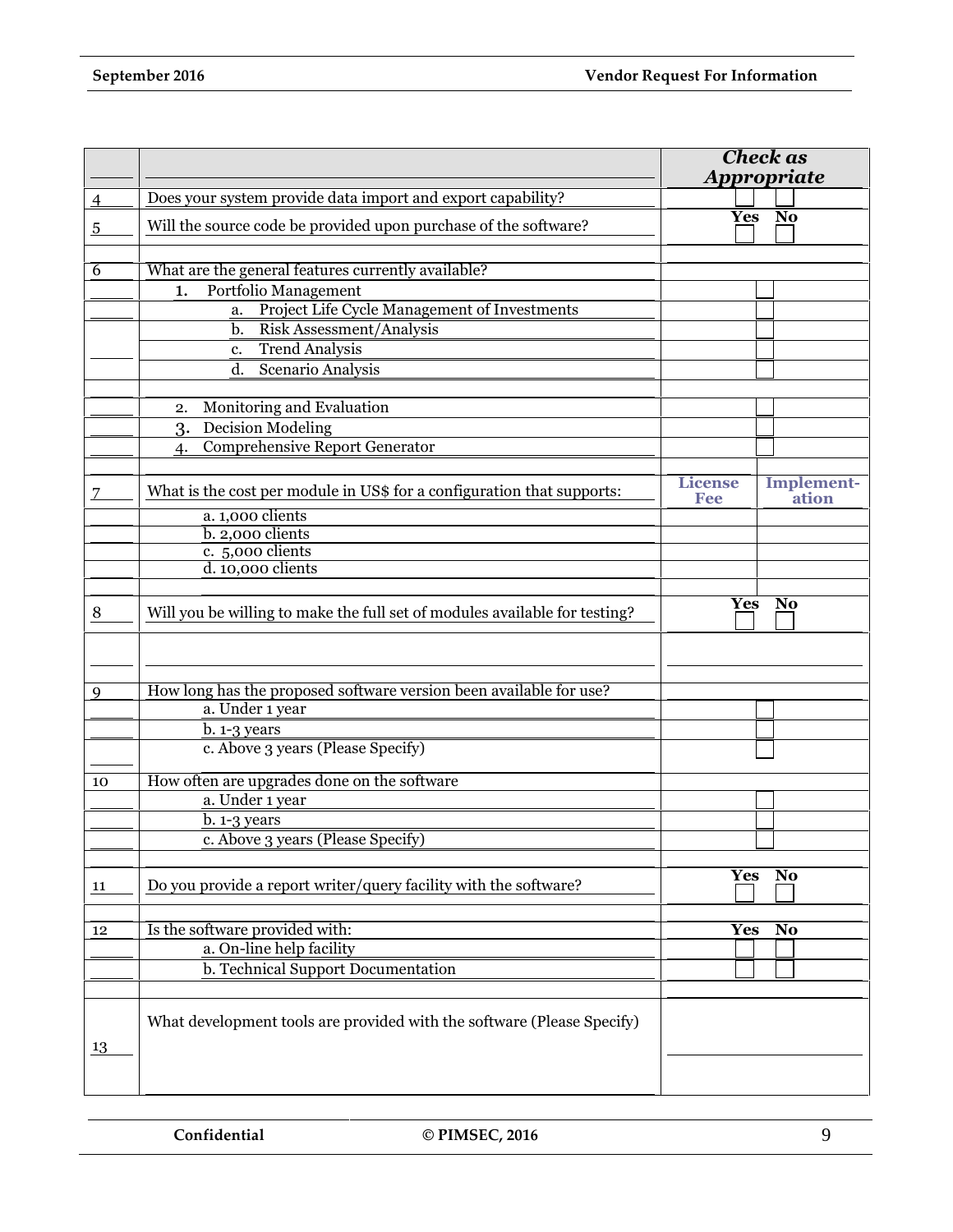|           |                                                                      |            | <b>Check</b> as<br>Appropriate |
|-----------|----------------------------------------------------------------------|------------|--------------------------------|
|           | <b>Vendor Details</b>                                                |            |                                |
| 14        | How long has your company been in the software business?             |            |                                |
|           | a. Under 3 year                                                      |            |                                |
|           | $b.3 - 5$ years                                                      |            |                                |
|           | c. Above 5 years (Please Specify)                                    |            |                                |
| 15        | Does your company provide training for users:                        | <b>Yes</b> | <b>No</b>                      |
|           | a. At the implementation stage                                       |            |                                |
|           | b. With each successive upgrade                                      |            |                                |
| 16        | Will you be willing to provide support in Jamaica?                   | <b>Yes</b> | N <sub>0</sub>                 |
|           | a. 24 hour hot line: by phone<br>by email                            |            |                                |
|           | b. Local agent (please specify)                                      |            |                                |
|           |                                                                      |            |                                |
|           | c. On-site support, if necessary                                     |            |                                |
| 17        | Do you provide consultancy services in the areas of:                 | <b>Yes</b> | N <sub>0</sub>                 |
|           | a. Development                                                       |            |                                |
|           | b. Capacity Planning                                                 |            |                                |
|           | c. Deployment                                                        |            |                                |
|           | d. Data Conversion                                                   |            |                                |
|           | e. Configuration Management                                          |            |                                |
|           | f. Change Management                                                 |            |                                |
|           | g. Training                                                          |            |                                |
|           | h. Other (Please Specify)                                            |            |                                |
|           | Who are your major (top 5) clients in the Public Sector Investment   |            |                                |
| 18        | Management Systems/Portfolio Management Systems in the:              |            |                                |
|           | a. Caribbean                                                         |            |                                |
|           |                                                                      |            |                                |
|           |                                                                      |            |                                |
|           | b. Rest of the world                                                 |            |                                |
|           |                                                                      |            |                                |
|           |                                                                      |            |                                |
|           | Do you offer hosting options for your software?                      |            |                                |
| <u>19</u> | If so, please describe                                               |            |                                |
|           |                                                                      |            |                                |
|           |                                                                      |            |                                |
|           | Do you offer payment options for your software modules and services? |            |                                |
| 20        |                                                                      |            |                                |
|           | If so, please explain                                                |            |                                |
|           |                                                                      |            |                                |
|           |                                                                      |            |                                |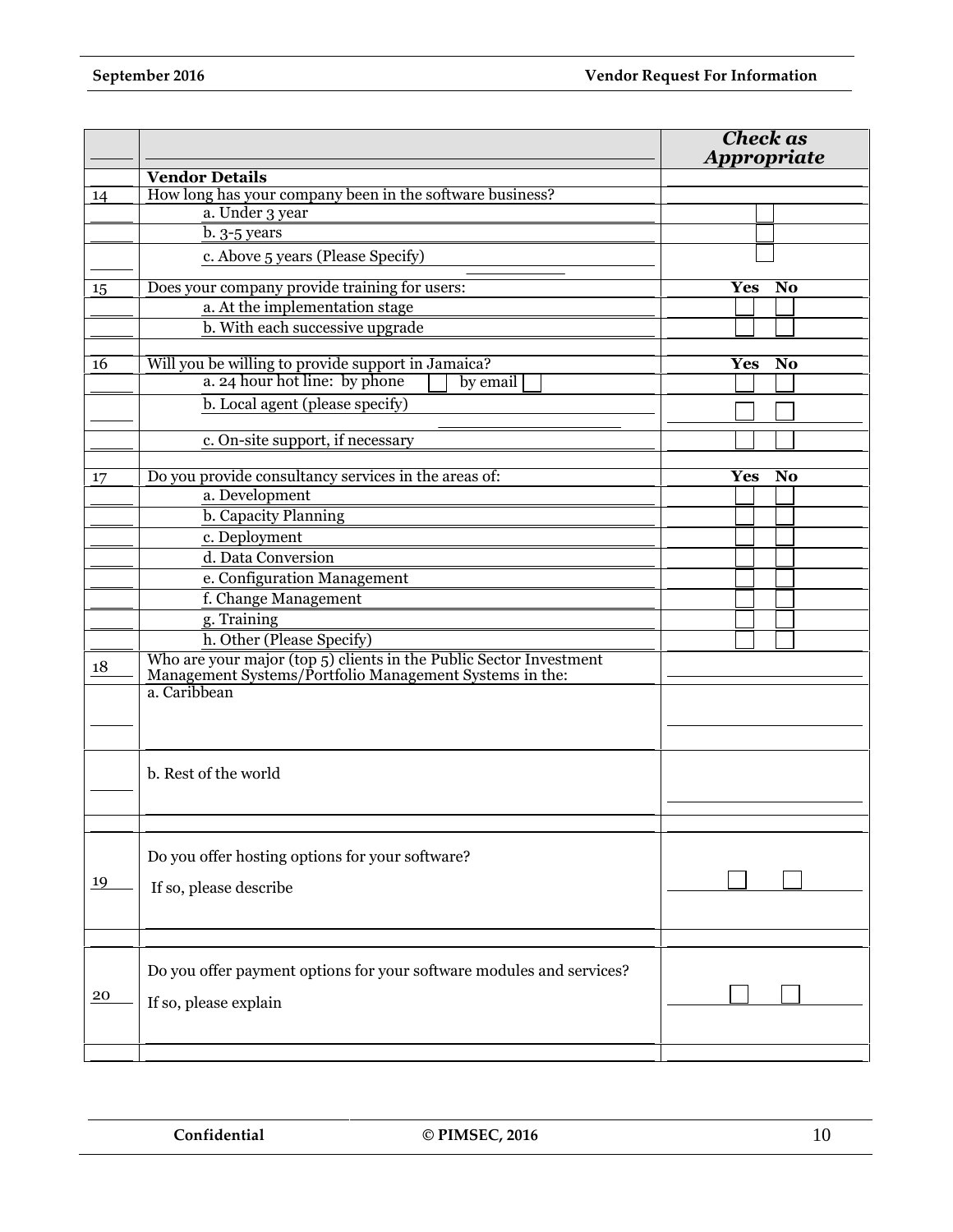#### **Software Requirements Questions**

|      | <b>Specific Requirements-Based Questions</b>                                                                                                                                         | Y/N | <b>Details</b><br>(where necessary or applicable) |
|------|--------------------------------------------------------------------------------------------------------------------------------------------------------------------------------------|-----|---------------------------------------------------|
|      | <b>Part 1: Core Basics</b>                                                                                                                                                           |     |                                                   |
| 1.   | Does the system provide for generation of an Audit Trail of all<br>changes applied to records maintained?                                                                            |     |                                                   |
| 2.   | Does the system apply Workflow Management Functionality to<br>the Project Conceptualisation, Screening and Approval<br>processes for different project types (development & PPPs) ?  |     |                                                   |
| 3.   | Does the system apply Workflow Management Functionality to<br><b>Project Activity Tracking?</b>                                                                                      |     |                                                   |
| 4.   | Does the system provide any type of Electronic Document<br>Upload?                                                                                                                   |     |                                                   |
| 5.   | Does the system provide Public Sector Investment<br>Management Modules capturing the entire project life cycle?                                                                      |     |                                                   |
| 6.   | Does the system provide Portfolio Management Modules?                                                                                                                                |     |                                                   |
| 7.   | Does the system provide Monitoring and Evaluation (Earned<br>Value Management, Results Mapping, etc) Modules?                                                                        |     |                                                   |
| 8.   | Does the system provide a Report Generator?                                                                                                                                          |     |                                                   |
| 9.   | Does the system facilitate interface with common public<br>budget and other financial management information systems?                                                                |     |                                                   |
| 10.  | Does the system facilitate interface with common public<br>project management software?                                                                                              |     |                                                   |
| 11.  | Does the system provide role-based security and user<br>management?                                                                                                                  |     |                                                   |
| 12.  | Does the system capture and record approval levels to be<br>ascribed to different officers and roles?                                                                                |     |                                                   |
|      | Part 2: Portfolio Management                                                                                                                                                         |     |                                                   |
| 13.  | Does the system allow for online creation and submission of a<br>project concept and proposal document by web form<br>completion?                                                    |     |                                                   |
| 14.  | Does the system allow for the assignment of unique project<br>identifiers based on rules and at various entry points into the<br>project life cycle?                                 |     |                                                   |
| 15.1 | Does the system allow for updates and notifications on the<br>status of the project concept and proposal approval processes?                                                         |     |                                                   |
| 16.  | Does the system allow for gap analysis of project concept and<br>proposal documents?                                                                                                 |     |                                                   |
| 17.  | Does the system allow for ranking of project concept and<br>proposal based on set criteria?                                                                                          |     |                                                   |
|      | 18. Does the system allow for automatic email notification of<br>submission and approval of project management plans (scope,<br>schedule, etc.) and other related project documents? |     |                                                   |
| 19.  | Does the system allow for the management of financial data<br>relating to the project (IDP disbursements, inflows,<br>commitment fees)?                                              |     |                                                   |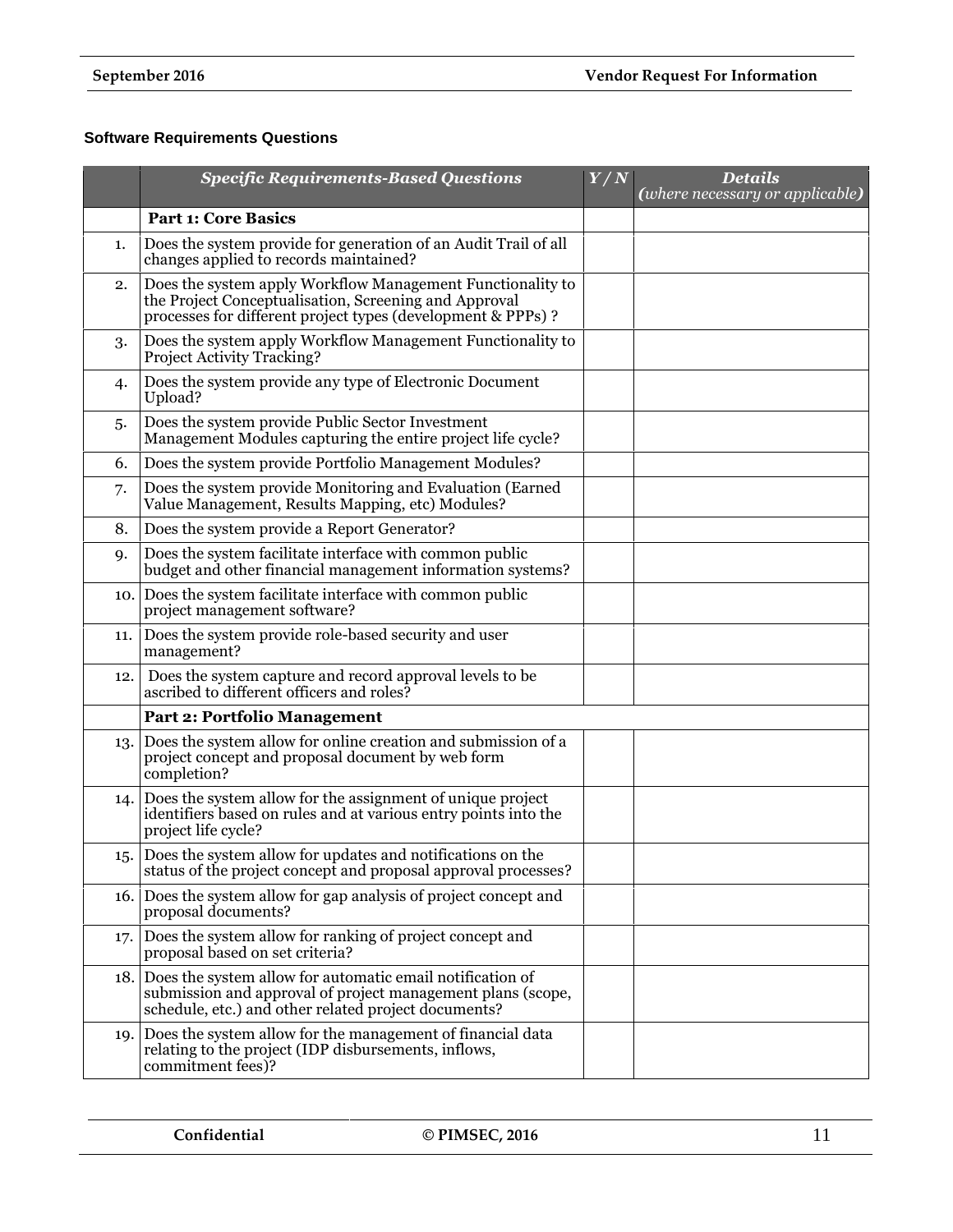|      | <b>Specific Requirements-Based Questions</b>                                                                                                                                      | Y/N | <b>Details</b><br>(where necessary or applicable) |
|------|-----------------------------------------------------------------------------------------------------------------------------------------------------------------------------------|-----|---------------------------------------------------|
| 20.1 | Does the system allow for the creation of results matrix/log<br>and performance measurement framework documents at<br>project/portfolio levels?                                   |     |                                                   |
| 21.  | Does the system facilitate management and cross referencing<br>of project dependencies?                                                                                           |     |                                                   |
| 22.1 | Does the system allow for risk assessment and profiling based<br>on selected criteria?                                                                                            |     |                                                   |
| 23.  | Does the system allow for the drill down & disaggregation of<br>project data to the activity level?                                                                               |     |                                                   |
| 24.  | Does the system provide a mechanism to generate alerts based<br>on project status?                                                                                                |     |                                                   |
| 25.  | Does the system provide a feedback mechanism between<br>project proposers and reviewers?                                                                                          |     |                                                   |
| 26.  | Does the system allow for the aggregation of projects into a<br>portfolio view, based on selected criteria?                                                                       |     |                                                   |
| 27.  | Does the system provide a dashboard capability?                                                                                                                                   |     |                                                   |
| 28.  | Does the system allow for scenario analysis?                                                                                                                                      |     |                                                   |
| 29.  | Does the system allow for financial and other trend analyses?                                                                                                                     |     |                                                   |
| 30.  | Does the system allow for the comparison of portfolios?                                                                                                                           |     |                                                   |
| 31.  | Does the system allow for alignment of projects/portfolios with<br>national priorities?                                                                                           |     |                                                   |
|      | Part 3: Monitoring and Evaluation                                                                                                                                                 |     |                                                   |
| 32.1 | Does the system allow for the tracking of project variances as it relates to expenditure and non-financial performance targets?                                                   |     |                                                   |
| 33.  | Does the system allow for the calculation of various earned<br>value measurement metrics?                                                                                         |     |                                                   |
| 34.  | Does the system simulate scenarios of likely end date for a<br>project by comparing status against baselines (budget, scope,<br>and schedule)?                                    |     |                                                   |
| 35.  | Does the system allow for automatic calculation of cost<br>performance and schedule performance indices?                                                                          |     |                                                   |
|      | 36. Does the system facilitate forecasting the meeting of budget<br>and schedule with the use of different schedule compression<br>techniques (eg. fast tracking, crashing, etc)? |     |                                                   |
| 37.  | Does the system allow for the maintenance of historical data on<br>project performance?                                                                                           |     |                                                   |
|      | 38. Does the system allow for the creation of implementation plans<br>(resources and activities) linked to objectives?                                                            |     |                                                   |
| 39.  | Does the system track the inventory of approved projects that<br>are awaiting financial resources for implementation based on<br>selected criteria?                               |     |                                                   |
| 40.  | Does the system allow for results mapping?                                                                                                                                        |     |                                                   |
| 41.  | Does the system allow for the generation of a results matrix at<br>the project and portfolio levels?                                                                              |     |                                                   |
|      | 42. Does the system issue follow up reminders?                                                                                                                                    |     |                                                   |